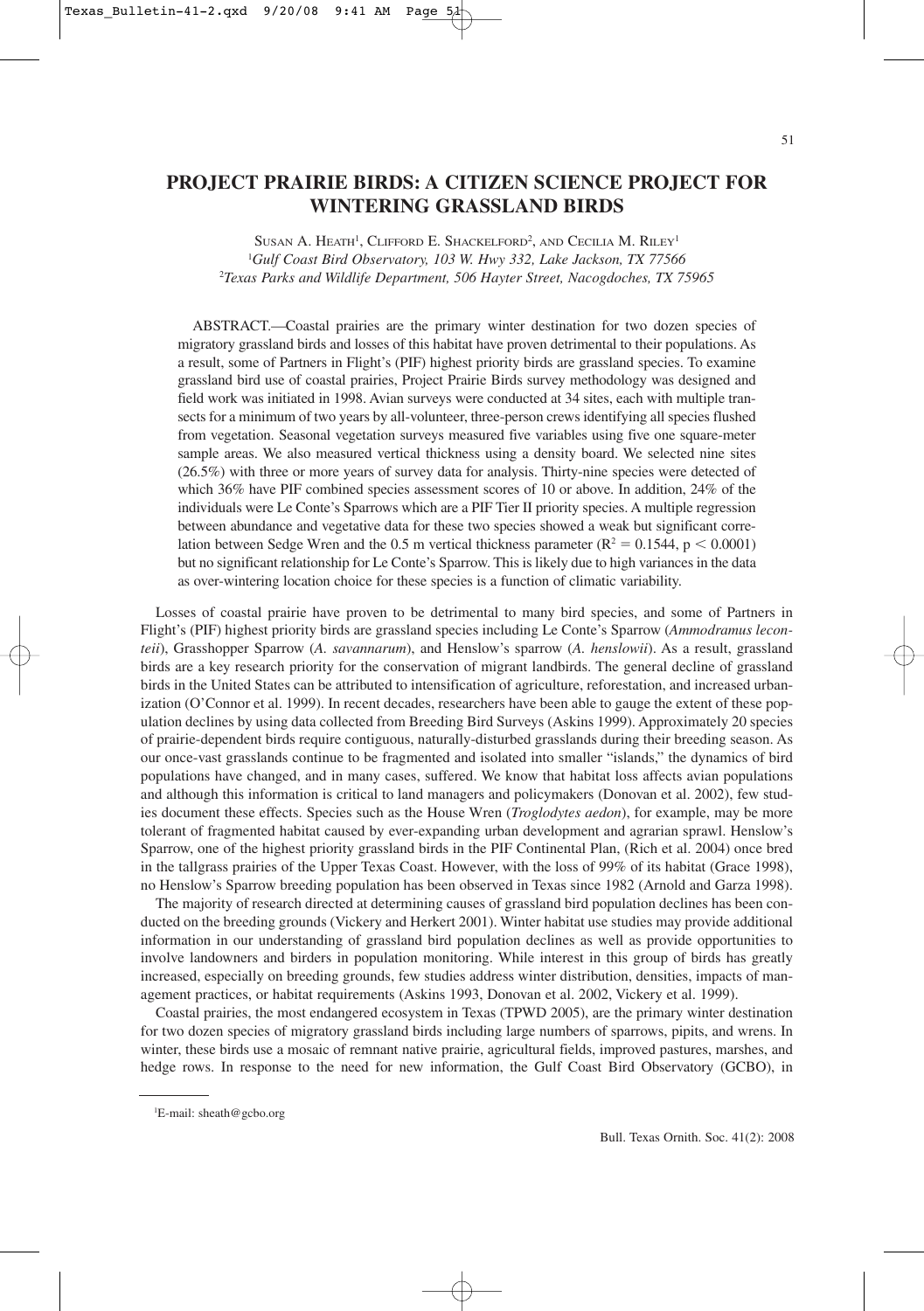52

conjunction with project partners, Texas Parks and Wildlife Department (TPWD), Texas Partners in Flight, and Raven Environmental Services, Inc. developed and initiated Project Prairie Birds (PPB) in the winter of 1998. Designed as a 5-year, citizen-science project, we hoped to collect bird and vegetative data to map distribution and identify specific habitat requirements of over-wintering avian grassland species in Texas coastal prairies and surrounding areas. In addition to identifying the area-distribution of winter grassland birds, we hoped to find associations between our vegetative samplings and avian censuses that may identify habitat preferences for target species. Historically, land management for songbirds has seldom been addressed, but because of the growing interest in bird-related tourism and sustainable economic development for landowners, this program could be a gateway for melding land management and conservation ideals for the benefit of bird populations.

One of the challenges of monitoring grassland birds is actually detecting these secretive and often elusive species. In the winter, identification is particularly difficult because birds are cryptically colored, do not sing identifiable songs, and often respond to disturbances by hiding in the grass or running along the ground beneath the herbaceous cover. Therefore, traditional sampling techniques, such as point counts or area searchmethod may not detect these birds. In order to increase their detection rate, we needed to create a survey methodology specifically designed to census birds that skulk in the grass and forb layer and go undetected. Thus, we designed the PPB methodology, which involves thrashing the grass with bamboo poles while surveying a transect to flush skulking birds.

#### METHODS

Surveys were conducted each winter beginning in December 1998 and ending in February 2003 at 34 volunteer selected sites on the Upper Texas Coast and included federal, state, and private lands. Transects at each study site were monumented at the beginning of each field season (Fig. 1). A detailed description of the tools



Figure 1. A sample field map showing that transects were 100 meters long, 20 meters wide, and separated by at least 200 meters to avoid flushing birds from transect-to-transect. Figure courtesy of Shackelford et al. 2001.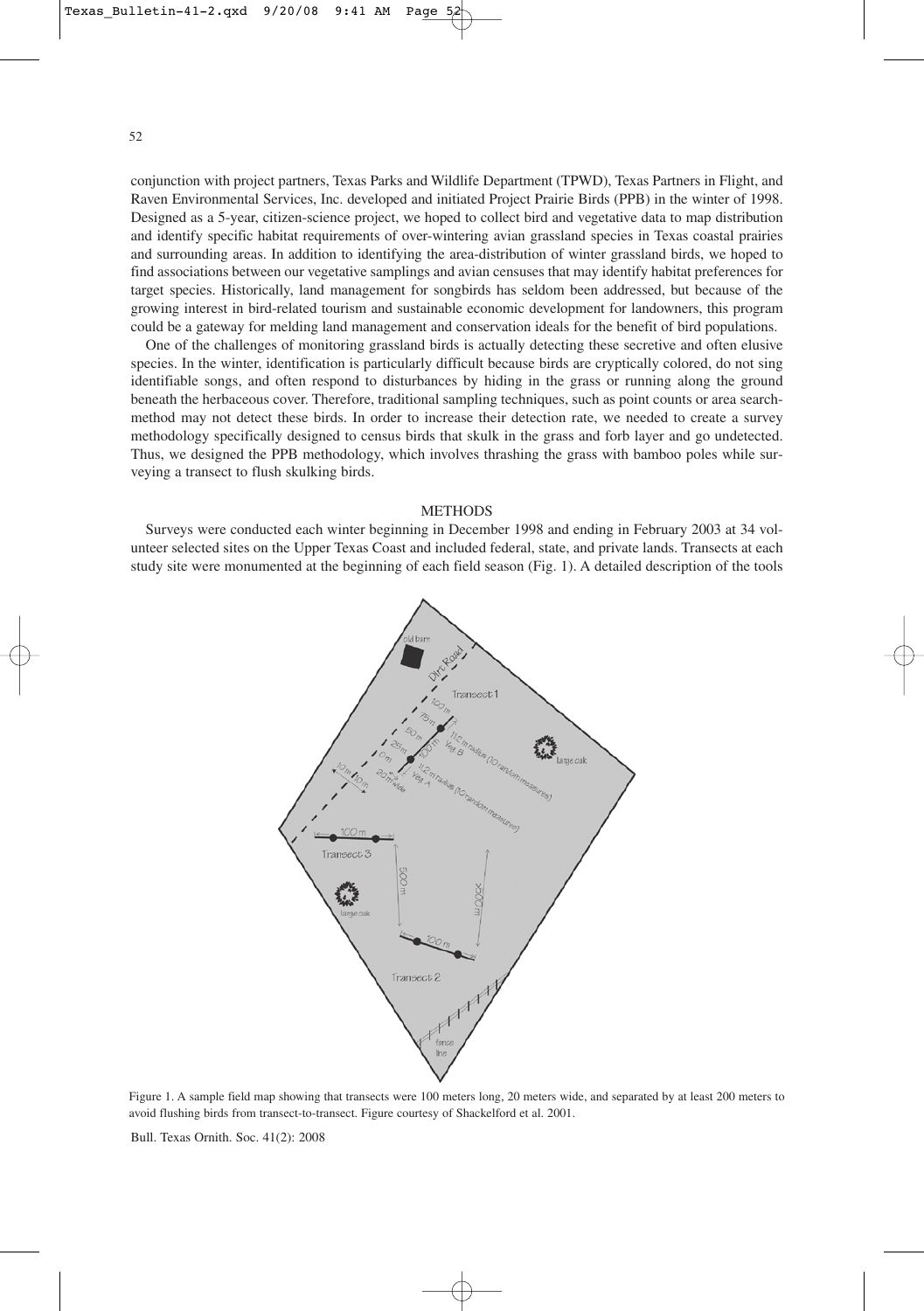used and methods can be found at http://www.tpwd.state.tx.us/huntwild/wild/birding/project\_prairie\_birds/ (Shackelford et al. 2001).

Each winter, volunteers conducted three avian surveys and one vegetative survey on each transect. Avian surveys were conducted between half an hour after sunrise and 1500 h if wind speeds were less than five on the Beaufort Scale, and skies were clear to overcast (no drizzle or rain). Avian surveys were performed from December through February with a minimum of two weeks time lapsed between surveys. Survey crews consisted of two pole operators beating the vegetation with bamboo or cane poles in order to flush skulking birds (Fig. 2) and a third person, the caller, who walked between the pole operators, monitoring for birds as they flushed in front of the survey line. The crew walked in a straight survey line and completed each transect within 90–120 seconds. Members of the survey crew identified and recorded the number of birds flushed and monitored birds until they landed to prevent double-counting. Unidentified birds were sometimes relocated after completing the transect to identify the flushed individuals.

Vegetation was measured once per year, after all avian surveys had been completed to minimize disturbance of birds occupying the study areas. This end-of-season survey gave a good representation of the actual vegetative structure used by birds. Cover data were collected from five randomly selected one square-meter sample areas per transect (Fig. 3). Percent composition of the following cover was determined: grass (standing alive or dead; includes sedges, rushes and reeds), forbs (broad-leaved herbaceous plants), woody shrubs, leaf litter (flattened, dead vegetation) and bare ground (soil). The number of fire ant mounds and gopher mounds within each sample square were also counted. The percent of the area in the sample square covered by water (not standing rainwater) and average water depth were also recorded.

Robel et al.'s (1970) density board technique was used to determine vertical thickness. In wooded or savannah-like situations, basal area of trees was measured using a 1-factor metric prism at each of the five sample squares. The total number of woody shrubs, the total number of trees, and the total number of snags (standing, dead trees) in the 20  $\times$  100 m transect area were also recorded. In addition, participants recorded grazing, burning, and mowing histories if available as well as size of grassland.

All data were recorded on specially designed field data sheets and then entered in Microsoft Excel. Simple summary statistics for each site were compiled and the Shannon Diversity index was used to demonstrate variation in species diversity between sites and within sites by transects. A multiple regression between abundance and vegetation data was conducted for nine sites with three or more years of survey data.



Figure 2. Avian surveys were conducted by a survey crew of three that walked a transect attempting to flush and identify skulking grassland birds. Figure courtesy of Shackelford et al. 2001.



Figure 3. Participants collected cover composition and vertical thickness vegetation parameters by walking along the center of the transect and randomly tossing a 1 meter<sup>2</sup> hoop every 25 meters. Figure courtesy of Shackelford et al. 2001.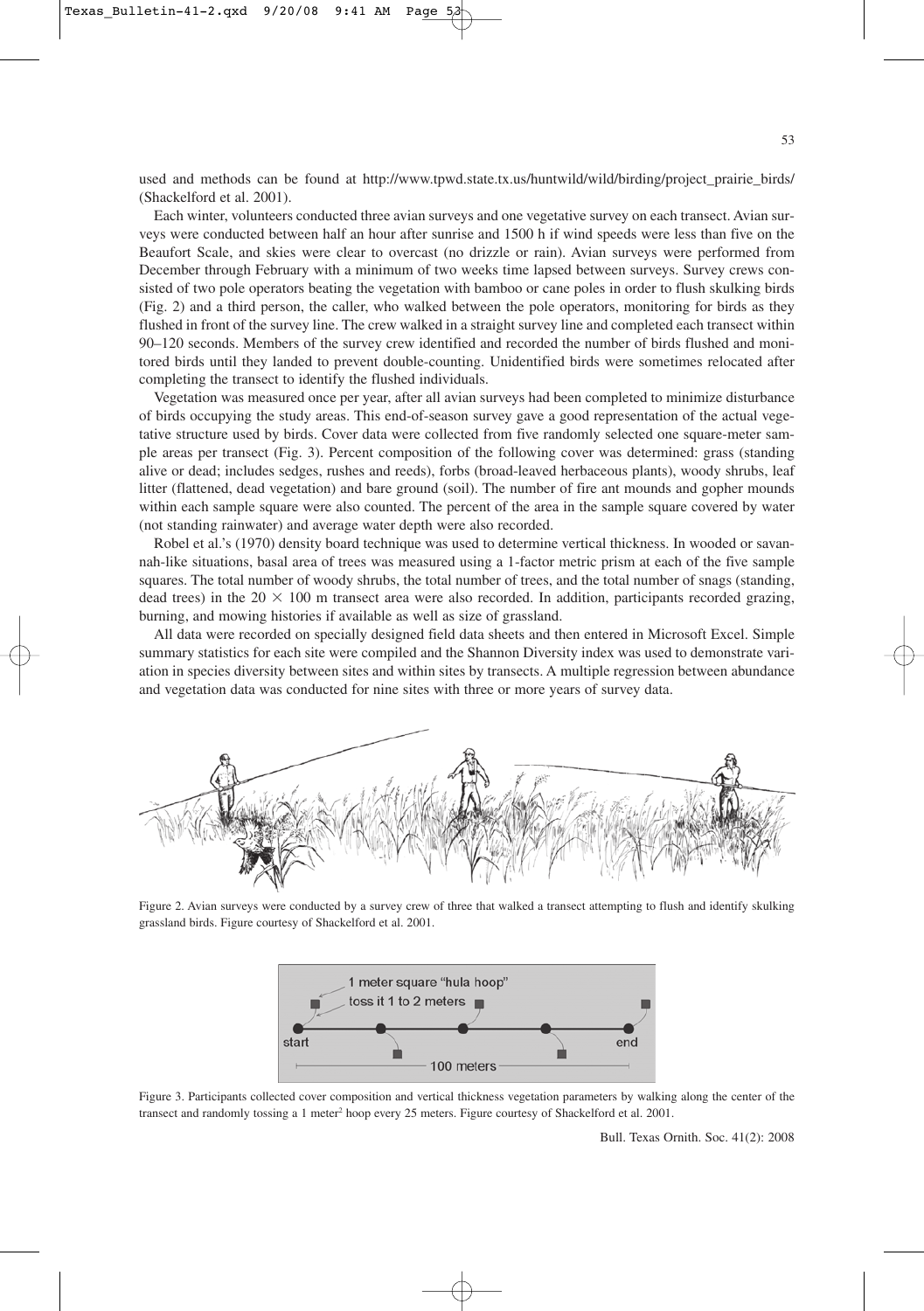54

### **RESULTS**

A total of 1,666 avian surveys was conducted on 34 sites. Over 200 volunteers participated with a minimum of 4,000 volunteer hours dedicated to PPB. Thirty-nine species of birds were detected with a total of 4,761 individuals including high priority species such as Attwater's Greater Prairie-Chicken (*Tympanuchus cupido attwateri*), Henslow's, Nelson's Sharp-tailed (*A. nelsoni*), Seaside (*A. maritimus*), Le Conte's, and Grasshopper sparrows, Sprague's Pipit (*Anthus spragueii*), Sedge Wren (*Cistothorus platensis*), Northern Bobwhite (*Colinus virginianus*), and Short-eared Owl (*Asio flammeus*).

In the nine sites selected, each had three or more years of data and had the highest number of transects (253) for in depth analysis. For the most part, these sites (Fig. 4) were located along the Upper Texas Coast where we had a concentration of volunteers and near the headquarters of the Gulf Coast Bird Observatory whose staff coordinated and participated in many of the PPB surveys.

We calculated a diversity measure using the Shannon Diversity Index (H) to determine how diversity was impacted by different management practices and to give some indication of habitat quality for a given species. We also used the evenness measure to determine how individuals were distributed among the different species. Because the number of transects varied from site to site and from year to year, the number of transects used to calculate H varied from as few as two to as many as 19 (Table 1). These data show values of H varying from 0.23 to 1.19 where values closest to 0 represent transects that contained equal numbers of individuals of each species, and values of 1 or greater are transects that had one or more species that dominated the diversity (e.g., 90% species A, and 10% a mixture of Species B, C, and D).

With the exception of UH Coastal Center (UHCC), which clearly shows a near even distribution of species, all other sites showed a highly uneven distribution of species. The implication is that sites with values closest to zero are those that have the most homogenous habitat, and higher values may represent more habitat diversity. Nearly 36% of individual birds encountered on PPB surveys had Partners in Flight combined species assessment scores above 10 meaning these are species whose populations are showing the greatest declines (Table 2).

In addition, almost 32% of birds recorded from the surveys were either Le Conte's Sparrows ( $n = 830$ ) or Sedge Wrens ( $n = 709$ ). Le Conte's Sparrow is a PIF priority species for Gulf Coastal Prairie (the project's target habitat), during winter (Vermillion et al. 2008). Almost all sites detected Le Conte's Sparrow, and all but one site (Indiangrass Preserve) detected Sedge Wren. A plot of abundance of these two species over the first five years of surveys shows an obvious fluctuation of individual numbers among years (Fig. 5). This likely is a function of climatic variability (e.g., rainfall, temperature extremes), but the PPB protocol did not collect those data. In future studies of grassland birds, collection of weather data could prove a valuable addition to explain population fluctuations between or among years.

We used regression analysis to analyze the relationship between vegetative cover composition and abundance, diversity, and species richness of birds detected on surveys as well as occurrence of Le Conte's Sparrows and Sedge Wrens. The only significant result was a positive, but weak correlation between the occurrence of Sedge Wren and 0.5 m vertical thickness ( $\mathbb{R}^2 = 0.1544$ ,  $p \le 0.0001$ ).

#### DISCUSSION

The site profiles included in this analysis show some correlations that are obvious even without statistical analysis. Not surprisingly, larger sites with more transects recorded higher numbers of individual birds than small sites. Likewise sites with four or five years of participation recorded more individual birds than sites with two or three years. Factors that contributed to species diversity were only partially addressed by the methodology of PPB but some correlations between species diversity and habitat are clear from the anecdotal site descriptions. Few sites were restricted to a single microhabitat, and most contained varying amounts of pure prairie plus prairie grading into one or more non-prairie vegetative communities (freshwater marsh, salt marsh, and areas with shrubs and small trees). In these habitat gradations, or ecotones, non-prairie species cooccurred with typical prairie species raising the overall species diversity of those sites (Table 2).

Some of the species rated most at risk by PIF (Table 2) were recorded in low to very low numbers including Nelson's Sharp-tailed Sparrow, Henslow's Sparrow, Yellow Rail (*Coturnicops noveboracensis*), and Greater Prairie-Chicken. The prairie-chicken risk score is somewhat deceptive because it is a composite score for all populations of Greater Prairie-Chicken, not the critically endangered Attwater's race which, if considered separately, should qualify for the maximum PIF value of 20. Only one site recorded this species and only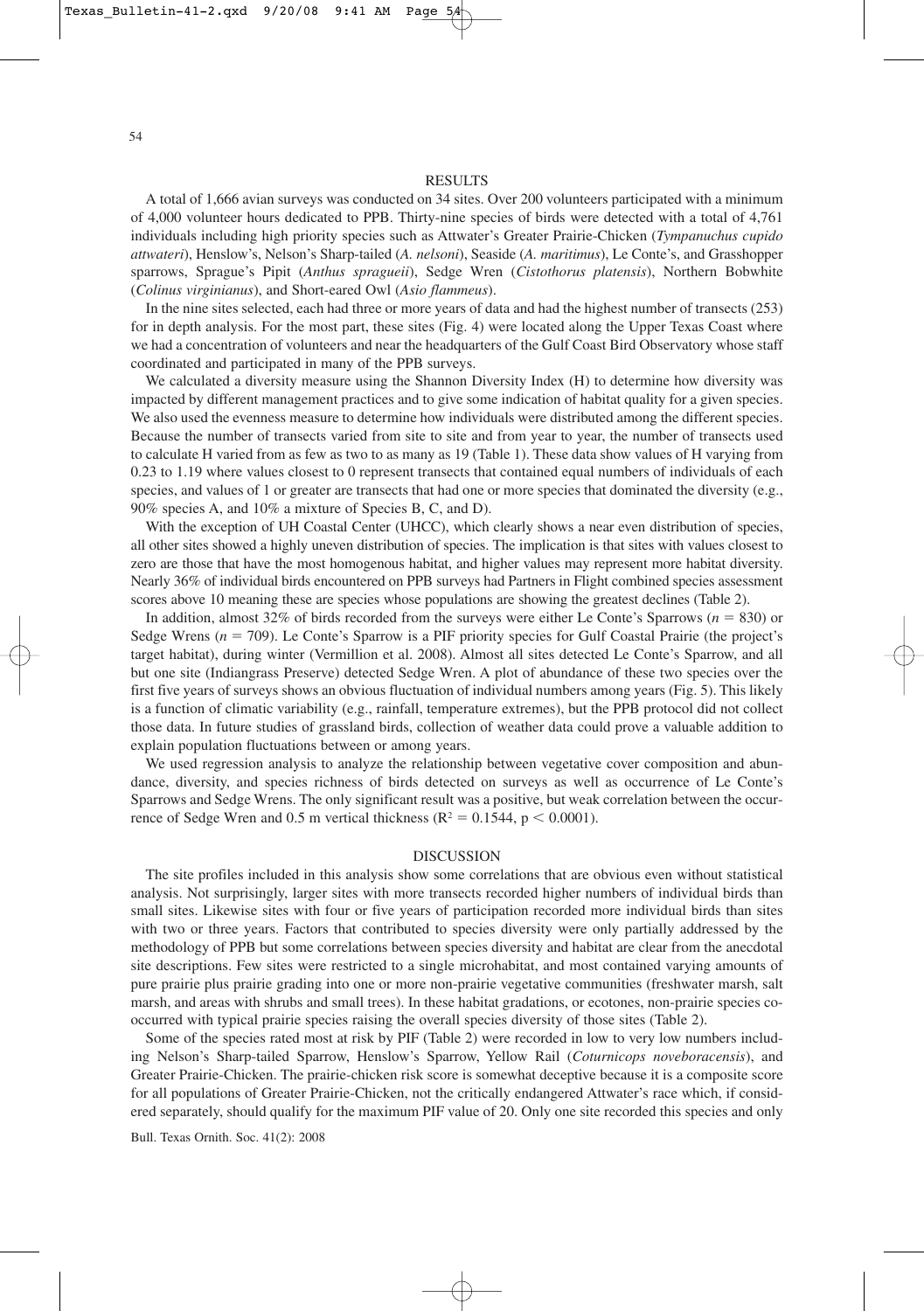| <b>Site</b>                  | <b>Season</b> | Number of<br>individuals | Number of species | Average diversity (H)<br>of transects |
|------------------------------|---------------|--------------------------|-------------------|---------------------------------------|
| Anahuac NWR                  |               |                          |                   |                                       |
|                              | 1998-1999     | 54                       | 9                 | 0.7557                                |
|                              | 2001-2002     | 113                      | 11                | 0.6673                                |
|                              | 2002-2003     | 76                       | 12                | 0.6909                                |
| Armand Bayou                 |               |                          |                   |                                       |
|                              | 1998-1999     | 18                       | $\mathfrak{Z}$    | 0.5992                                |
|                              | 2001-2002     | 28                       | 3                 | 1.0365                                |
|                              | 2002-2003     | 28                       | 6                 | 1.1910                                |
| Attwater Prairie Chicken NWR |               |                          |                   |                                       |
|                              | 1998-1999     | 140                      | 10                | 0.7679                                |
|                              | 1999-2000     | 133                      | 5                 | 0.6014                                |
|                              | 2000-2001     | 236                      | $\boldsymbol{9}$  | 0.7325                                |
|                              | 2001-2002     | 220                      | 7                 | 0.6318                                |
|                              | 2002-2003     | 108                      | 7                 | 1.0058                                |
| Brazoria NWR                 |               |                          |                   |                                       |
|                              | 1999-2000     | 116                      | 6                 | 0.8832                                |
|                              | 2000-2001     | 31                       | $\overline{4}$    | 0.5530                                |
|                              | 2001-2002     | 92                       | 5                 | 0.4294                                |
| Brazos Bend SP               |               |                          |                   |                                       |
|                              | 1999-2000     | 26                       | $\boldsymbol{7}$  | 0.8747                                |
|                              | 2000-2001     | 54                       | 8                 | 0.5533                                |
|                              | 2001-2002     | 33                       | 6                 | 0.3112                                |
|                              | 2002-2003     | 5                        | $\overline{4}$    | 0.4192                                |
| <b>Indiangrass Preserve</b>  |               |                          |                   |                                       |
|                              | 2000-2001     | 11                       | $\mathfrak{2}$    | 0.8739                                |
|                              | 2001-2002     | 40                       | $\mathfrak{Z}$    | 0.6072                                |
|                              | 2002-2003     | 5                        | $\mathbf{1}$      | 0.8390                                |
| San Bernard NWR              |               |                          |                   |                                       |
|                              | 2000-2001     | 23                       | 6                 | 0.3850                                |
|                              | 2001-2002     | 10                       | $\mathfrak{Z}$    | 0.7805                                |
|                              | 2002-2003     | 26                       | 3                 | 0.7100                                |
| TX City PP                   |               |                          |                   |                                       |
|                              | 1998-1999     | 83                       | $\boldsymbol{9}$  | 0.6648                                |
|                              | 1999-2000     | 56                       | $\,$ 8 $\,$       | 0.6222                                |
|                              | 2002-2003     | 13                       | 5                 | 0.3466                                |
| <b>UHCC</b>                  |               |                          |                   |                                       |
|                              | 1998-1999     | 59                       | 5                 | 0.3612                                |
|                              | 1999-2000     | 43                       | 8                 | 0.2842                                |
|                              | 2000-2001     | 28                       | $\overline{4}$    | 0.2398                                |
|                              | 2002-2003     | 44                       | $\tau$            | 0.2398                                |

**Table 1.** Annual summaries for the nine sites used in this analysis showing the total number of individuals and number of species encountered per winter as well as an average of the Shannon Diversity Index calculated per transect during each survey year at each site.

two individuals were found. In the case of Nelson's Sharp-tailed Sparrow, the low overall numbers (two sites, two individuals) reflect the tidal salt marsh habitat preference of this species along with its furtive nature within that habitat. In addition, this study focused on sites that were mostly upland prairie, not those properties with extensive salt marsh. Henslow's Sparrow was found somewhat more widely (six sites, 11 individuals). This species is known to favor pine savanna for wintering habitat, and indeed the one site in the project that contains significant amounts of this habitat accounted for four of six individuals. Yellow Rails were found at only one site, but are notoriously hard to detect. This species is highly likely to occur at coastal and near coastal sites but the search methodology probably was not adequate to detect them in representative numbers.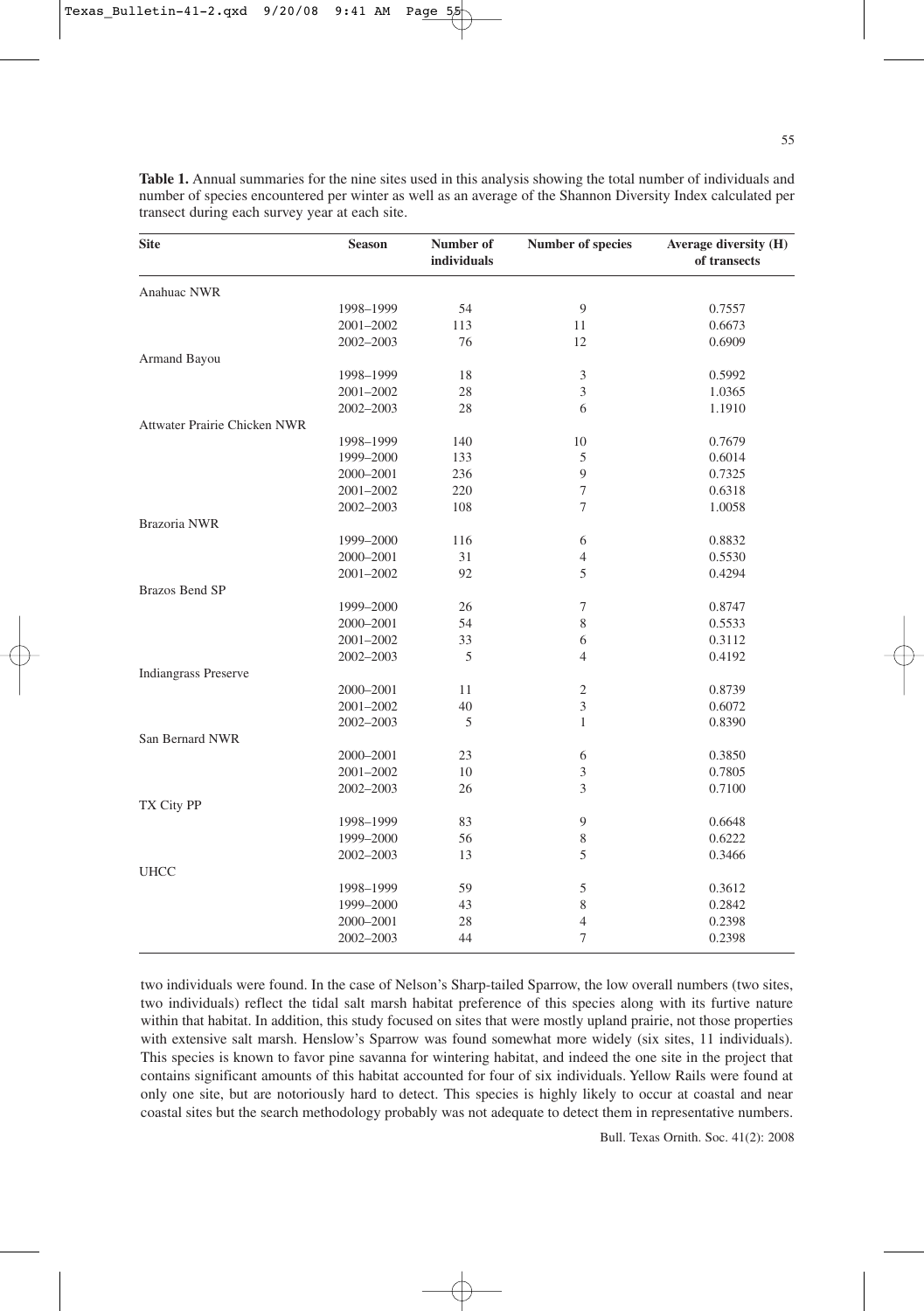56

**Table 2.** Avian species found on all PPB transects and their preferred habitats along with the Partners in Flight combined scores (higher scores are more threatened). PIF Combined Score is a continental score which reflects population size, breeding status, wintering status, and threats across the entire range of landbird species. Dashes indicate that no score is available for the species.

| <b>Species</b>                                                       | <b>PIF</b> combined score<br>(out of 20) | <b>Habitat preference</b>         |
|----------------------------------------------------------------------|------------------------------------------|-----------------------------------|
| Henslow's Sparrow (Ammodramus henslowii)                             | 18                                       | Pine Savanna                      |
| Attwater's Greater Prairie Chicken<br>(Tympanuchus cupido attwateri) | 17                                       | <b>Upland Coastal Prairie</b>     |
| Sprague's Pipit (Anthus spragueii)                                   | 16                                       | <b>Upland Coastal Prairie</b>     |
| Seaside Sparrow (Ammodramus maritimus)                               | 15                                       | Prairie-Salt Marsh Ecotone        |
| Nelson's Sharp-tailed Sparrow (Ammodramus nelsoni)                   | 14                                       | Prairie-Salt Marsh Ecotone        |
| Burrowing Owl (Athene cunicularia)                                   | 13                                       | <b>Upland Coastal Prairie</b>     |
| Le Conte's Sparrow (Ammodramus leconteii)                            | 13                                       | <b>Upland Coastal Prairie</b>     |
| Short-eared Owl (Asio flammeus)                                      | 13                                       | <b>Upland Coastal Prairie</b>     |
| Grasshopper Sparrow (Ammodramus savannarum)                          | 12                                       | <b>Upland Coastal Prairie</b>     |
| Field Sparrow (Spizella pusilla)                                     | 12                                       | Prairie-Shrub Ecotone             |
| Loggerhead Shrike (Lanius ludovicianus)                              | 12                                       | Prairie-Shrub Ecotone             |
| Northern Bobwhite (Colinus virginianus)                              | 12                                       | <b>Upland Coastal Prairie</b>     |
| Eastern Meadowlark (Sturnella magna)                                 | 11                                       | <b>Upland Coastal Prairie</b>     |
| Vesper Sparrow (Pooecetes gramineus)                                 | 11                                       | Prairie-Shrub Ecotone             |
| Northern Harrier (Circus cyaneus)                                    | 11                                       | Generalist                        |
| Sedge Wren (Cistothorus platensis)                                   | 9                                        | <b>Upland Coastal Prairie</b>     |
| Barn Owl (Tyto alba)                                                 | 9                                        | Prairie-Shrub Ecotone             |
| Orange-crowned Warbler (Vermivora celata)                            | 9                                        | Prairie-Shrub Ecotone             |
| Savannah Sparrow (Passerculus sandwichensis)                         | 9                                        | Generalist                        |
| Song Sparrow (Melospiza melodia)                                     | 8                                        | Prairie-Shrub Ecotone             |
| White-tailed Kite (Elanus leucurus)                                  | 8                                        | Prairie-Shrub Ecotone             |
| Palm Warbler (Dendroica palmarum)                                    | 8                                        | Prairie-Shrub Ecotone             |
| Common Yellowthroat (Geothlypis trichas)                             | 8                                        | Prairie-Fresh Water Marsh Ecotone |
| Marsh Wren (Cistothorus palustris)                                   | 8                                        | Prairie-Fresh Water Marsh Ecotone |
| Red-winged Blackbird (Agelaius phoeniceus)                           | 8                                        | Prairie-Fresh Water Marsh Ecotone |
| Common Grackle (Quiscalus quiscula)                                  | 8                                        | Generalist                        |
| Eastern Phoebe (Sayornis phoebe)                                     | 8                                        | Generalist                        |
| Northern Mockingbird (Mimus polyglottos)                             | 8                                        | Generalist                        |
| Lincoln's Sparrow (Melospiza lincolnii)                              | 7                                        | Prairie-Shrub Ecotone             |
| Swamp Sparrow (Melospiza georgiana)                                  | 7                                        | Prairie-Fresh Water Marsh Ecotone |
| House Wren (Troglodytes aedon)                                       | 6                                        | Generalist                        |
| Yellow-rumped Warbler (Dendroica coronata)                           | 6                                        | Generalist                        |
| American Robin (Turdus migratorius)                                  | 5                                        | Generalist                        |
| Mourning Dove (Zenaida macroura)                                     | 5                                        | Generalist                        |
| American Bittern (Botaurus lentiginosus)                             |                                          | Prairie-Fresh Water Marsh Ecotone |
| Wilson's Snipe (Gallinago delicata)                                  |                                          | Prairie-Fresh Water Marsh Ecotone |
| Virginia Rail (Rallus limicola)                                      |                                          | Prairie-Fresh Water Marsh Ecotone |
| Yellow Rail (Coturnicops noveboracensis)                             |                                          | Prairie-Fresh Water Marsh Ecotone |
| Killdeer (Charadrius vociferus)                                      |                                          | Generalist                        |

PIF at risk species recorded in higher numbers included Seaside Sparrow, Sprague's Pipit, Le Conte's Sparrow, and Sedge Wren. Seaside Sparrow (four sites, 19 individuals) prefers salt marsh (Post and Greenlaw 1994) and Sprague's Pipits (three sites, eight individuals) prefer disturbed areas with short grass (Robbins and Dale 1999). The majority of sites included in this study were tall-grass prairie except where mowing, overgrazing, or burning occurred, thus there was little optimum habitat for either of these species among the study sites.

In contrast, both Sedge Wren (19 sites, 709 individuals) and Le Conte's Sparrow (24 sites, 830 individuals) were among the most numerous species recorded. Preferred habitat of Le Conte's Sparrows includes moist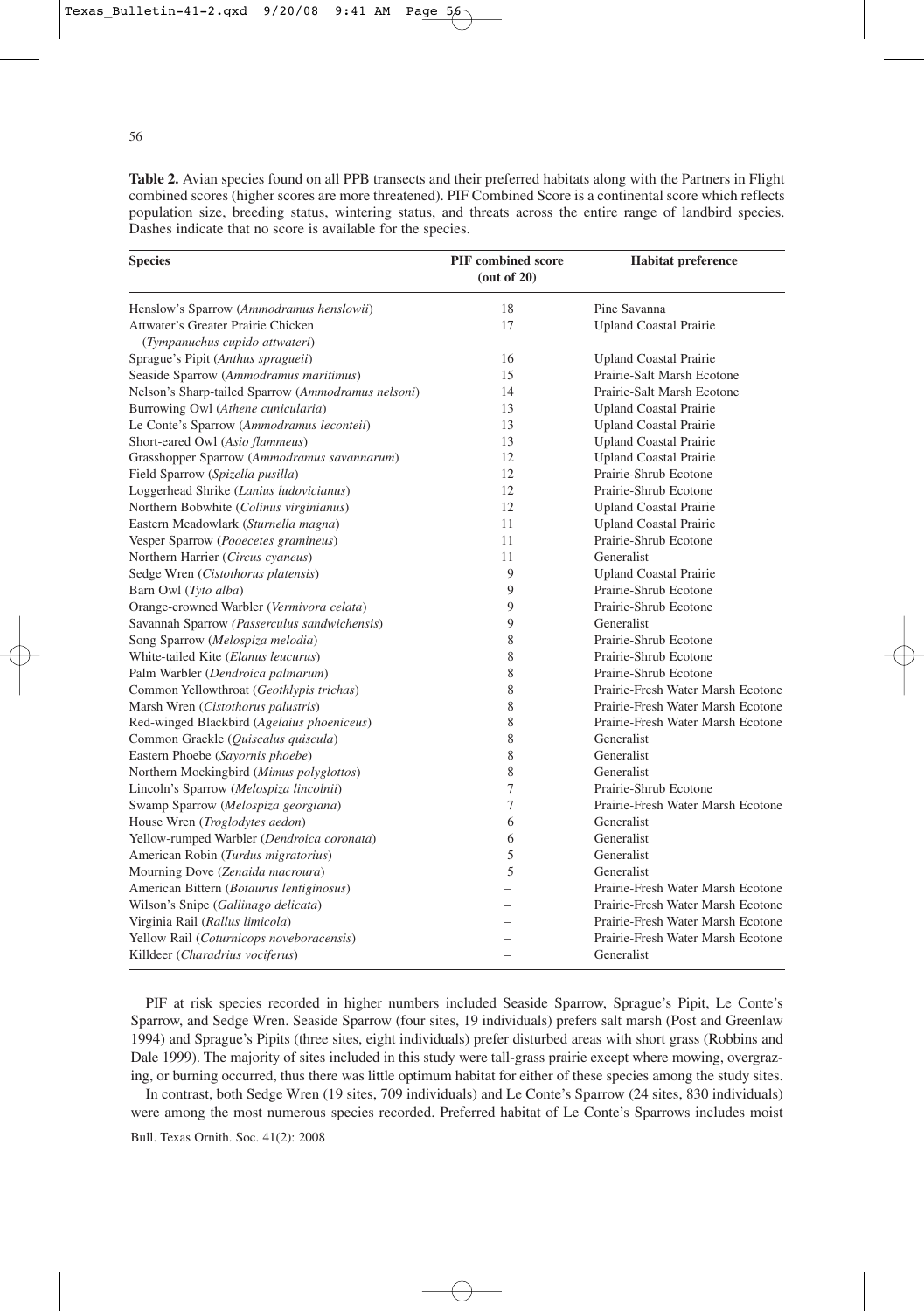

Figure 4. Sites included in this analysis included seven counties along the Upper Texas Coast. Figure courtesy of Shackelford et al. 2001.



Average Number of LeConte's Sparrows and Sedge Wrens per Transect per Season

Figure 5. Le Conte's Sparrows and Sedge Wrens detected per season/transect showing fluctuation among years.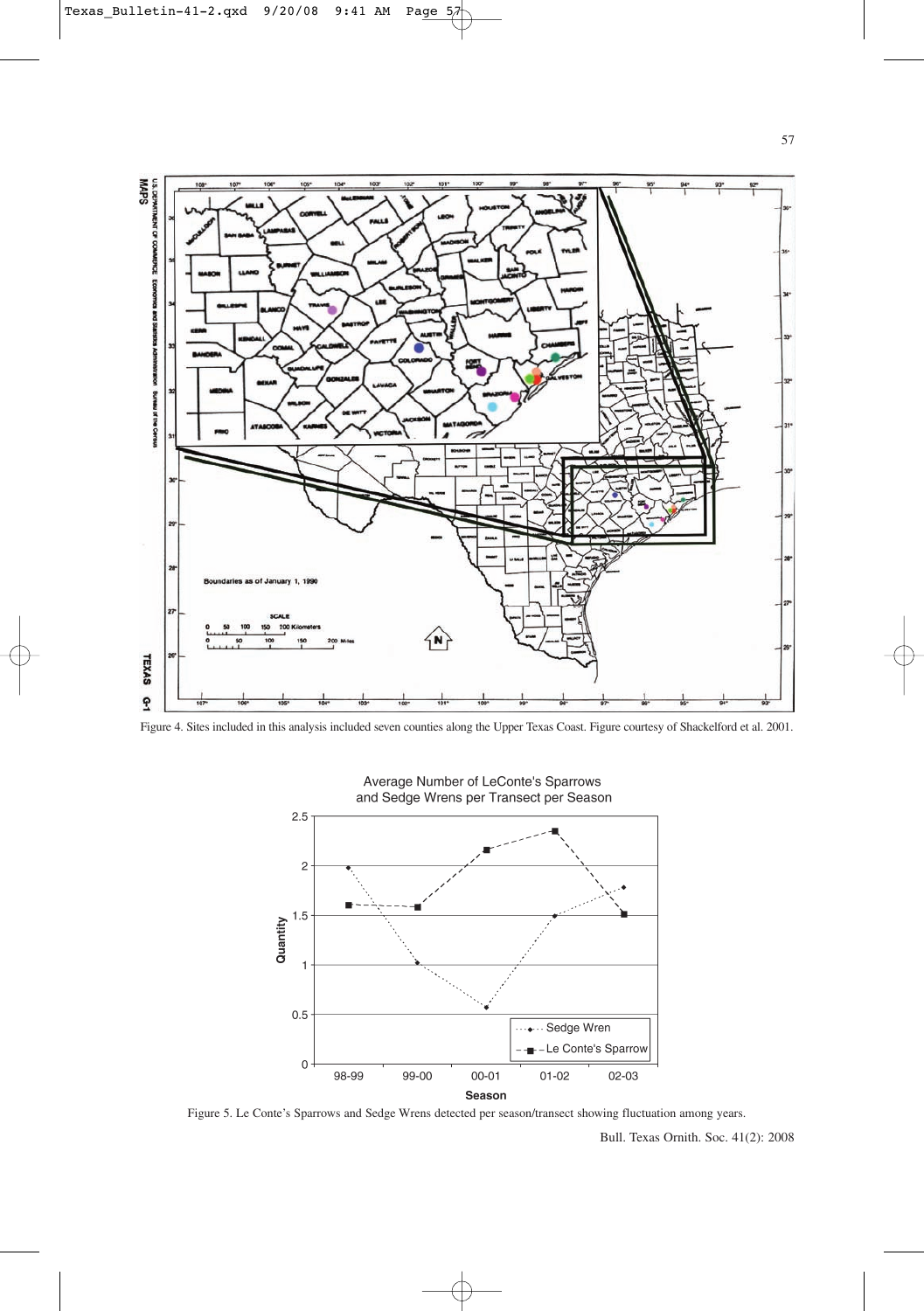fields of broomsedge (Lowther 1996), but little information is available on preferred winter habitats of Sedge Wrens in Texas (Herkert et al. 2001). These data reveal of clear tendency for Sedge Wren to occur in or near coastal locations and much less at inland ones, while Le Conte's Sparrow showed no similar coastal bias.

As a result of this study, we have demonstrated the large numbers of previously undocumented grassland birds that winter in coastal prairies, and that two species of concern for coastal prairie, Le Conte's Sparrow and Sedge Wren, are among the most abundant birds found in Texas coastal prairies in winter. We also determined that winter grassland bird studies are needed to determine habitat requirements for conservation purposes, and that the PPB protocol worked well for documenting the presence of grassland birds in coastal prairies.

We are satisfied that the protocol developed produced the desired outcome. Prior to the development of this grassland bird flushing technique, few attempts were made to monitor these secretive birds, especially on such a large scale. Peaking the interests and utilizing the energy of avocational birders, or citizen scientists, was a unique endeavor, and we fully recommend this technique for future bird monitoring activities. One of the most important objectives of this project was to raise awareness among the public and avocational birders about these little-known birds and their under-studied grassland communities. The numbers of volunteers who participated in this project attest to the interest generated, as well as the general public concern for grassland birds and prairie ecosystems. After interviews with participants, and after participating ourselves, we identified the primary problems associated with the protocol to be 1) the difficulty of identifying flushed birds to species, and 2) the physical effort required to traverse the rough terrain of most of the transects. Though there is little we can do to reduce the physical demands of the field work, it is possible to improve the training techniques for this unusual identification challenge. One option is to develop a video of prairie birds being flushed to allow practice identification sessions. Another is simply more time in the field with volunteers and trial sampling surveys prior to actually collecting data.

We have also considered the need to include additional vegetative sampling (plant species identification) to the current protocol, along with collection of climatological data, which may be archived elsewhere. Both of these inclusions would allow for a more in-depth comparison of species diversity and habitat selection. However, the collection of more variables would be an additional burden for the volunteers who had already committed a great deal of time to this project.

#### ACKNOWLEDGMENTS

We thank Ross and Dawn Carrie for their help in designing the protocols for this study and for the funding provided by the Texas Parks and Wildlife Department, the U.S. Fish and Wildlife Service Region 2, and the Bird Interest Group of Texas. Over 100 volunteers helped with this project and thus it is not possible to list each one individually. Without their generous donation of time and energy, this project would have been impossible. We are grateful for the access provided by national wildlife refuges, wildlife management areas, parks, nature centers, and private properties. We wish to thank Gregory Green, Daniel Brooks, and Sumita Prasad who served as PPB Field Coordinators over the years. Also, early reporting efforts and data analysis by Sumita Prasad added much to this current manuscript while employed at GCBO.

#### LITERATURE CITED

ARNOLD, K. A. AND N. C. GARZA, JR. 1998. Populations and habitat requirements of breeding Henslow's Sparrows in Harris County, TX. Bulletin of the Texas Ornithology Society 31:42–49.

ASKINS, R. A. 1993. Population trends in grassland, shrubland, and forest birds in eastern North America. Current Ornithology 11:1–34.

ASKINS, R. A. 1999. History of grassland birds in eastern North America. Studies in Avian Biology 19:60–71.

DONOVAN, T. M., C. J. BEARDMORE, D. N. BONTER, J. D. BRAWN, R. J. COOPER, J. A. FITZGERALD, R. FORD, S. A. GAUTHREAUX, T. L. GEORGE, W. C. HUNTER, T. E. MARTIN, J. PRICE, K. V. ROSENBERG, P. D. VICKERY, AND T. B. WIGLEY. 2002. Priority research needs for the conservation of Neotropical migrant landbirds. Journal of Field Ornithology 73:329–450.

GRACE, J. B. 1998. Can prescribed fire save the endangered coastal prairie ecosystem from Chinese tallow invasion? Endangered Species Update 15(5):70–76.

HERKERT, J. R., D. E. KROODSMA, AND J. P. GIBBS. 2001. Sedge Wren (*Cistothorus platensis*). The Birds of North America, No. 582. LOWTHER, P. E. 1996. Le Conte's Sparrow (*Ammodramus leconteii*). The Birds of North America, No. 224.

O'CONNOR, R. J., M. T. JONES, R. B. BOONE, AND T. B. LAUBER. 1999. Linking continental climate, land use and land patterns with grassland bird distribution across the conterminous United States. Studies in Avian Biology 19:45–49.

POST, W. AND J. S. GREENLAW. 1994. Seaside Sparrow (*Ammodramus maritimus*), The Birds of North America, No. 127.

Bull. Texas Ornith. Soc. 41(2): 2008

58